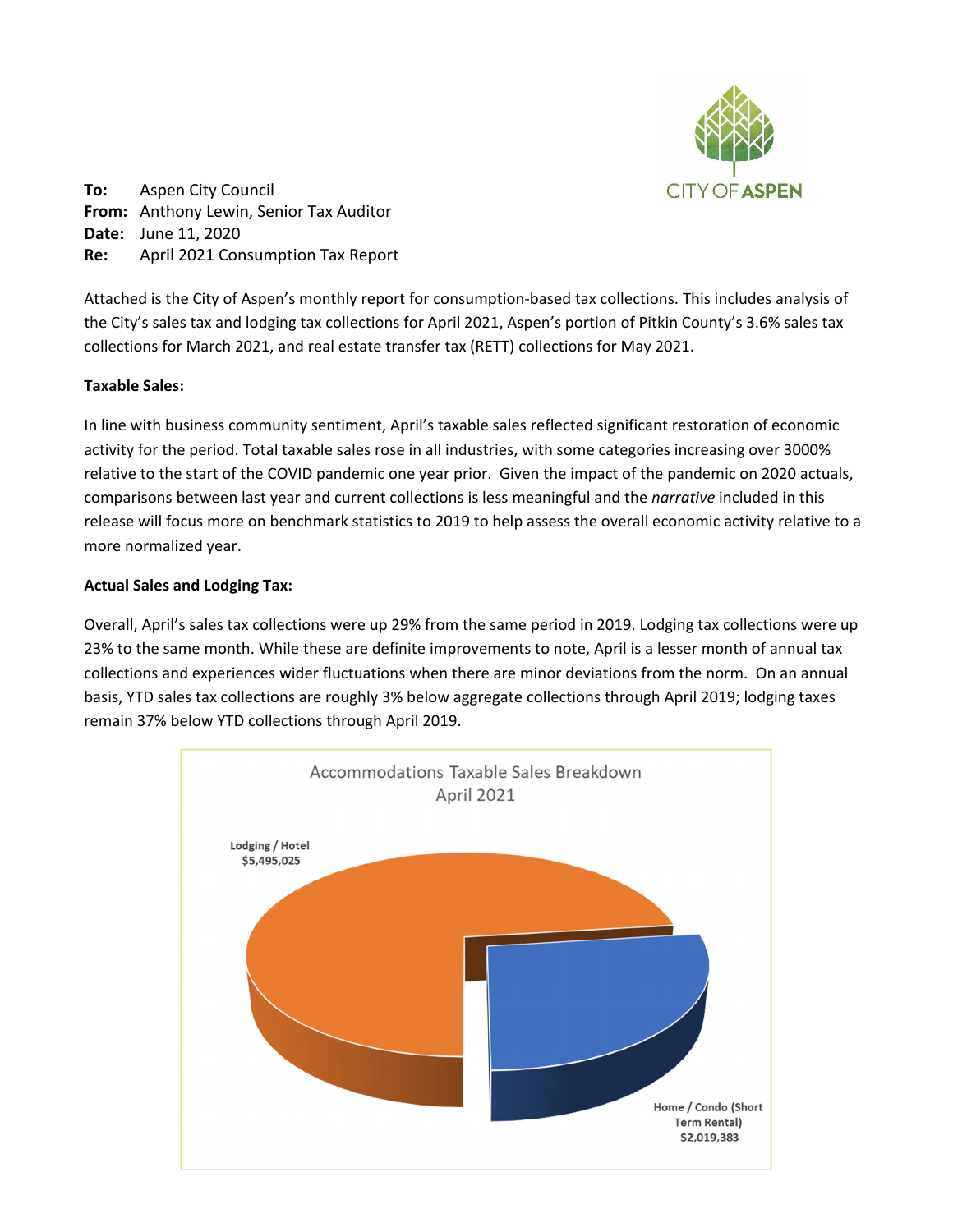In addition to traditional lodging operations, the City is also continuing to see an increase in home / condo (short-term rentals), reflecting an increase in compliance with municipal code and travelers desiring their own space. While we noticed an uptick in March lodging figures last month, hotels were still somewhat limited in their offerings.

With increased summer reservations on the books for many operators, there is a positive outlook coming from multiple members in this sector, and the City is hopeful for improved collections as the year continues.

# **City Share of County Sales Tax:**

Aspen's portion of Pitkin County's sales tax collections (one month behind City collection statistics because they are collected at the State level) for March were up 114.0%. Year to date revenues are up 3.3%.

# **Real Estate Transfer Taxes:**

Housing real estate transfer tax collections for May were up 871.1% and 146.7% on the year. Wheeler real estate transfer tax collections for May were up 849.6% and up 88.3% on the year. The booming housing market is continuing here in Aspen, as we are comparing it to the pre‐booming market we were having in May of 2020.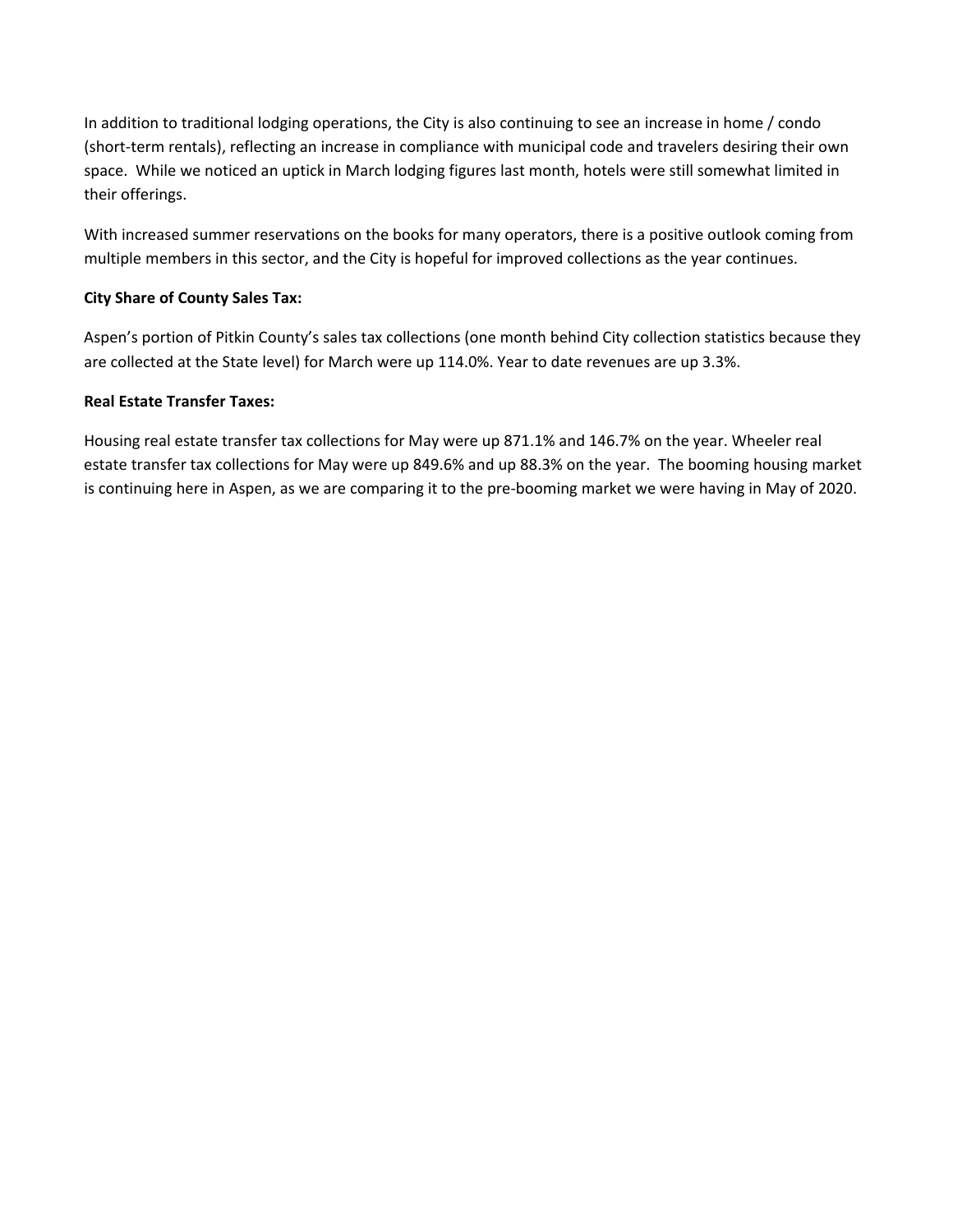| Category                    | In-Town      | Out-of-Town  | <b>Grand Total</b> |
|-----------------------------|--------------|--------------|--------------------|
| <b>Total Accommodations</b> | \$7,479,762  | \$34,646     | \$7,514,408        |
| Construction / Trades       | \$1,637,870  | \$2,651,667  | \$4,289,537        |
| Misc. / Other               | \$1,070,237  | \$4,977,469  | \$6,047,707        |
| Food / Drug                 | \$3,719,755  | \$184,047    | \$3,903,802        |
| Bar / Restaurant            | \$7,612,516  | \$0          | \$7,612,516        |
| Fashion / Clothing          | \$4,822,622  | \$87,831     | \$4,910,453        |
| Outdoor / Sporting          | \$2,713,050  | \$31,156     | \$2,744,206        |
| Utilities / Telecomm        | \$2,629,395  | \$2,995,767  | \$5,625,162        |
| Auto                        | \$1,771,969  | \$0          | \$1,771,969        |
| Gallery / Jewelry           | \$1,696,251  | \$82,538     | \$1,778,789        |
| Liquor                      | \$717,845    | \$16,026     | \$733,871          |
| Marijuana                   | \$773,817    | \$0          | \$773,817          |
| Bank / Finance              | \$0          | \$234,667    | \$234,667          |
| Health / Beauty             | \$195,862    | \$637,986    | \$833,847          |
| <b>Grand Total</b>          | \$36,840,952 | \$11,933,800 | \$48,774,751       |
| Percentage                  | 75.5%        | 24.5%        |                    |

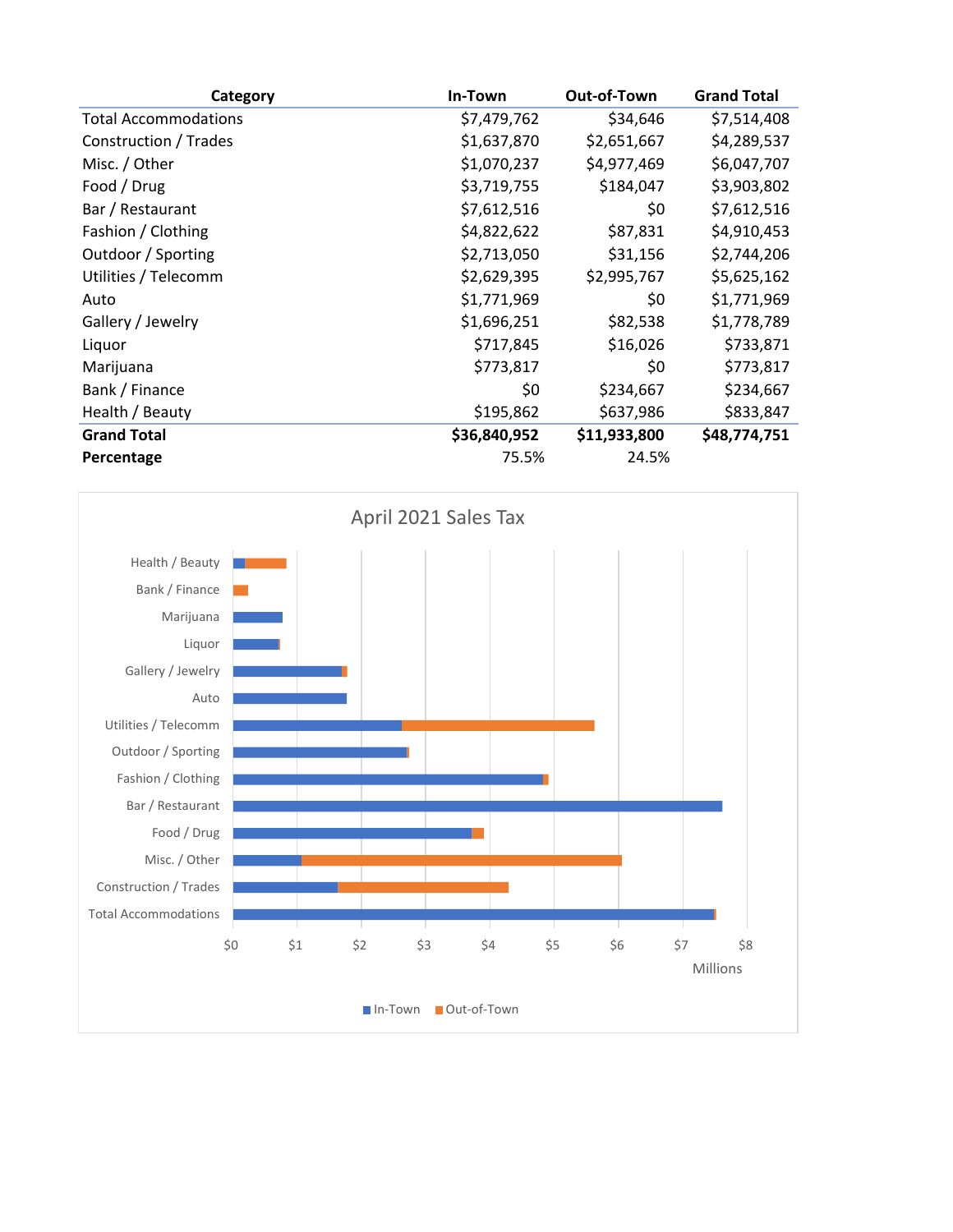#### **City of Aspen Retail Sales by Industry April 2021**

|                         |                         |                   | Ye                 |
|-------------------------|-------------------------|-------------------|--------------------|
|                         |                         | % Change          |                    |
| Category                | <b>YTD Retail Sales</b> | <b>Prior Year</b> | % YTD Retail Sales |
| Accommodations          | \$67,577,588            | (18.1%)           | 23.5%              |
| Restaurants/Bars        | \$38,495,533            | (11.3%)           | 13.4%              |
| Sports Equip/Clothing   | \$26,806,376            | 35.4%             | 9.3%               |
| <b>Fashion Clothing</b> | \$30,727,317            | 97.8%             | 10.7%              |
| Construction            | \$23,865,472            | 43.8%             | 8.3%               |
| Food & Drug             | \$20,039,049            | 11.4%             | 7.0%               |
| Liquor                  | \$4,531,511             | 20.9%             | 1.6%               |
| Miscellaneous           | \$26,805,071            | 38.8%             | 9.3%               |
| Jewelry/Gallery         | \$10,540,859            | 56.7%             | 3.7%               |
| <b>Utilities</b>        | \$21,052,452            | 9.6%              | 7.3%               |
| Automobile              | \$9,396,060             | 98.0%             | 3.3%               |
| Marijuana               | \$4,103,966             | 12.0%             | 1.4%               |
| Bank / Finance          | \$1,262,337             | #DIV/0!           | 0.4%               |
| Health / Beauty         | \$2,187,879             | #DIV/0!           | 0.8%               |
| <b>Total</b>            | \$287,391,471           | 13.5%             | 100.0%             |



Beginning October 2020, industries were assessed and revised. This includes Luxury Goods which no longer reflects high end clothing which now is captured within Clothing. Additionally, two new categories (Bank / Finance and Health / Beauty) were added to reflect items previous reported within Miscellaneous. These adjustments will ultimately skew the annual percentage change in these industries and is therefore important to note - industry contraction or expansion cannot be gauged by these percentages until a full year's worth of data has been compiled with the new categorizations.

|                         |                             |                   | Ap               |
|-------------------------|-----------------------------|-------------------|------------------|
|                         |                             | % Change          | % Monthly Retail |
| Category                | <b>Monthly Retail Sales</b> | <b>Prior Year</b> | <b>Sales</b>     |
| Accommodations          | \$7,514,408                 | 3,183.6%          | 15.4%            |
| Restaurants/Bars        | \$7,612,516                 | 635.4%            | 15.6%            |
| Sports Equip/Clothing   | \$2,744,206                 | 690.0%            | 5.6%             |
| <b>Fashion Clothing</b> | \$4,910,453                 | 1,915.2%          | 10.1%            |
| Construction            | \$4,289,537                 | 108.8%            | 8.8%             |
| Food & Drug             | \$3,903,802                 | 43.1%             | 8.0%             |
| Liquor                  | \$733,871                   | 27.0%             | 1.5%             |
| <b>Miscellaneous</b>    | \$6,047,707                 | 152.8%            | 12.4%            |
| Jewelry/Gallery         | \$1,778,789                 | 1,097.6%          | 3.6%             |
| <b>Utilities</b>        | \$5,625,162                 | 42.3%             | 11.5%            |
| Automobile              | \$1,771,969                 | 131.9%            | 3.6%             |
| Marijuana               | \$773,817                   | 88.4%             | 1.6%             |
| Bank / Finance          | \$234,667                   | #DIV/0!           | 0.5%             |
| Health / Beauty         | \$833,847                   | #DIV/0!           | 1.7%             |
| Total                   | \$48,774,751                | 227.7%            | 100.0%           |

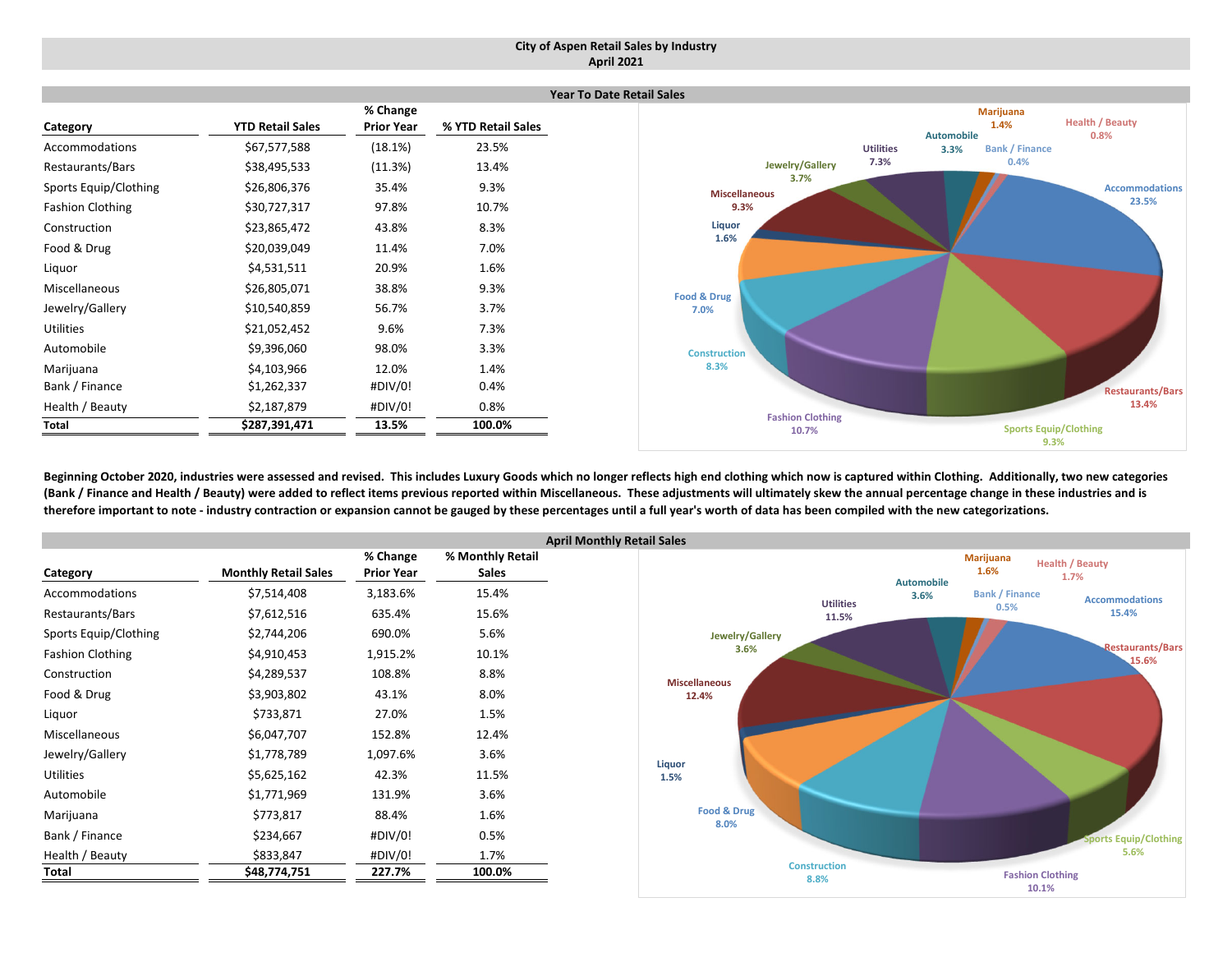# **City of Aspen Sales and Lodging Tax April 2021**

| <b>Year To Date Tax Collections</b>                 |                  |       |                                                |                                                                                                                      |  |  |  |  |  |  |
|-----------------------------------------------------|------------------|-------|------------------------------------------------|----------------------------------------------------------------------------------------------------------------------|--|--|--|--|--|--|
|                                                     | <b>YTD Taxes</b> | % YTD | 2.0% Lodging                                   |                                                                                                                      |  |  |  |  |  |  |
| Tax Type                                            | <b>Collected</b> | Taxes | <b>Tax: Tourist</b><br>Promotion/              | 1.0% Sales Tax: Parks &<br>Open Space                                                                                |  |  |  |  |  |  |
| 1.0% Sales Tax: Parks & Open Space                  | \$2,930,215.97   | 36.0% | Transportation                                 | 36.0%                                                                                                                |  |  |  |  |  |  |
| 0.5% Sales Tax: Parks & Open Space                  | \$1,464,562.10   | 18.0% | 13.7%                                          |                                                                                                                      |  |  |  |  |  |  |
| 0.30% Sales Tax: Public Education                   | \$879,151.62     | 10.8% |                                                |                                                                                                                      |  |  |  |  |  |  |
| 0.15% Sales Tax: Transportation                     | \$439,370.13     | 5.4%  |                                                |                                                                                                                      |  |  |  |  |  |  |
| 0.45% Sales Tax: Affordable Housing/ Childcare      | \$1,318,106.80   | 16.2% |                                                |                                                                                                                      |  |  |  |  |  |  |
| 2.0% Lodging Tax: Tourist Promotion/ Transportation | \$1,113,689.23   | 13.7% | 0.45% Sales Tax:<br><b>Affordable Housing/</b> | 0.5% Sales Tax: Parks                                                                                                |  |  |  |  |  |  |
| <b>Total</b>                                        | \$8,145,095.85   | 100%  | Childcare<br>16.2%                             | 0.15% Sales Tax:<br>0.30% Sales Tax: Public<br>& Open Space<br>Transportation<br>Education<br>18.0%<br>5.4%<br>1በ ያ% |  |  |  |  |  |  |

| <b>April Monthly Tax Collections</b>                |                                          |                           |                                                     |                                                                     |                                                      |                                          |  |  |  |  |
|-----------------------------------------------------|------------------------------------------|---------------------------|-----------------------------------------------------|---------------------------------------------------------------------|------------------------------------------------------|------------------------------------------|--|--|--|--|
| Tax Type                                            | <b>Monthly Taxes</b><br><b>Collected</b> | % Monthly<br><b>Taxes</b> |                                                     | 2.0% Lodging<br><b>Tax: Tourist</b><br>Promotion/<br>Transportation |                                                      | 1.0% Sales Tax:<br>Parks & Open<br>Space |  |  |  |  |
| 1.0% Sales Tax: Parks & Open Space                  | \$465,567.14                             | 37.7%                     |                                                     | 9.5%                                                                |                                                      | 37.7%                                    |  |  |  |  |
| 0.5% Sales Tax: Parks & Open Space                  | \$232,782.44                             | 18.8%                     |                                                     |                                                                     |                                                      |                                          |  |  |  |  |
| 0.30% Sales Tax: Public Education                   | \$139,726.21                             | 11.3%                     |                                                     |                                                                     |                                                      |                                          |  |  |  |  |
| 0.15% Sales Tax: Transportation                     | \$69,835.95                              | 5.7%                      |                                                     |                                                                     |                                                      |                                          |  |  |  |  |
| 0.45% Sales Tax: Affordable Housing/Childcare       | \$209,503.42                             | 17.0%                     |                                                     |                                                                     |                                                      |                                          |  |  |  |  |
| 2.0% Lodging Tax: Tourist Promotion/ Transportation | \$117,694.36                             | 9.5%                      | 0.45% Sales Tax:                                    |                                                                     |                                                      |                                          |  |  |  |  |
| <b>Total</b>                                        | \$1,235,109.52                           | 100%                      | <b>Affordable</b><br>Housing/<br>Childcare<br>17 በ% | 0.15% Sales Tax:<br>Transportation<br>5.7%                          | 0.30% Sales Tax:<br><b>Public Education</b><br>11.3% | 0.5% Sales Tax:<br>Parks & Open<br>Space |  |  |  |  |

**18.8%**

**10.8%**

**5.7%**

**17.0%**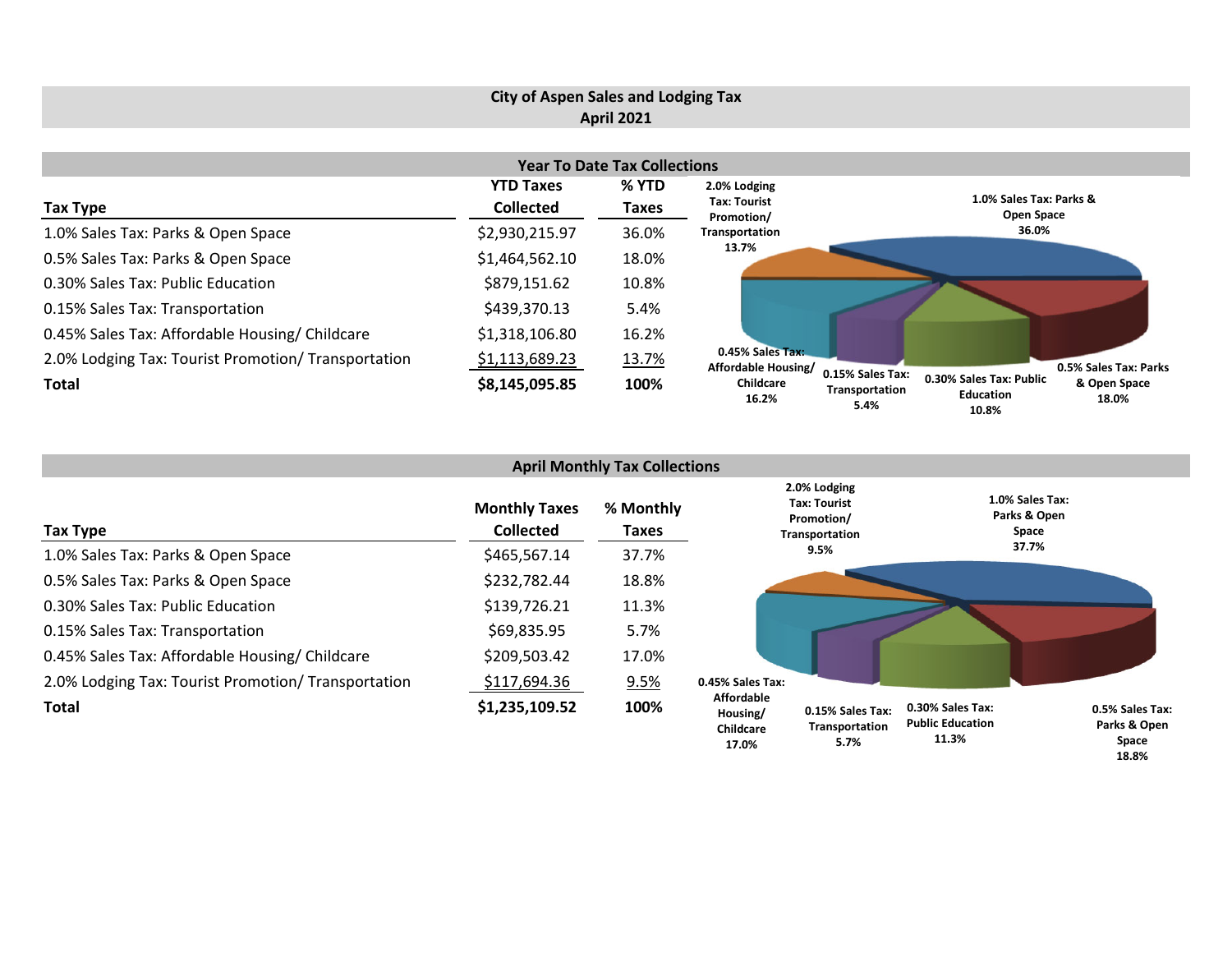### **City of Aspen Sales Tax 2.4% April 2021**

| <b>Current Month Revenues are</b> | 113.1% | above last year's Monthly Revenues.             |
|-----------------------------------|--------|-------------------------------------------------|
| <b>Year To Date Revenues are</b>  | 22.3%  | above Year To Date Budgeted Revenues.           |
| <b>Year To Date Revenues are</b>  | 14.0%  | above last year's Actual Year To Date Revenues. |

|              |               | 2021 Monthly Budget vs. 2021 Actual<br>2021 YTD Budget vs. 2021 Actual |           |  |               | 2021 vs. 2020 |           |              |          |                 |          |
|--------------|---------------|------------------------------------------------------------------------|-----------|--|---------------|---------------|-----------|--------------|----------|-----------------|----------|
| <u>Month</u> | <b>Budget</b> | Actual                                                                 | Variance  |  | <b>Budget</b> | Actual        | Variance  | 2020 Monthly | Variance | <b>2020 YTD</b> | Variance |
| Jan          | \$1,595,006   | \$1,594,720                                                            | $(0.0\%)$ |  | \$1,595,006   | \$1,594,720   | $(0.0\%)$ | \$2,276,217  | (29.9%)  | \$2,276,217     | (29.9%)  |
| Feb          | \$1,486,326   | \$1,673,483                                                            | 12.6%     |  | \$3,081,332   | \$3,268,203   | 6.1%      | \$2,122,818  | (21.2%)  | \$4,399,035     | (25.7%)  |
| Mar          | \$1,888,591   | \$2,645,788                                                            | 40.1%     |  | \$4,969,923   | \$5,913,991   | 19.0%     | \$1,243,377  | 112.8%   | \$5,642,412     | 4.8%     |
| Apr          | \$777,333     | \$1,117,415                                                            | 43.7%     |  | \$5,747,255   | \$7,031,407   | 22.3%     | \$524,409    | 113.1%   | \$6,166,820     | 14.0%    |
| May          | \$609,455     |                                                                        |           |  | \$6,356,711   |               |           | \$567,114    |          | \$6,733,934     |          |
| June         | \$1,451,356   |                                                                        |           |  | \$7,808,067   |               |           | \$1,315,505  |          | \$8,049,440     |          |
| July         | \$1,922,418   |                                                                        |           |  | \$9,730,485   |               |           | \$1,984,791  |          | \$10,034,230    |          |
| Aug          | \$1,631,118   |                                                                        |           |  | \$11,361,603  |               |           | \$1,783,192  |          | \$11,817,422    |          |
| Sept         | \$1,413,986   |                                                                        |           |  | \$12,775,590  |               |           | \$2,214,205  |          | \$14,031,628    |          |
| Oct          | \$855,843     |                                                                        |           |  | \$13,631,433  |               |           | \$1,067,153  |          | \$15,098,781    |          |
| Nov          | \$719,393     |                                                                        |           |  | \$14,350,825  |               |           | \$972,967    |          | \$16,071,748    |          |
| Dec          | \$2,635,754   |                                                                        |           |  | \$16,986,579  |               |           | \$2,286,874  |          | \$18,358,622    |          |

#### **Actual Collections Year To Date Through April**

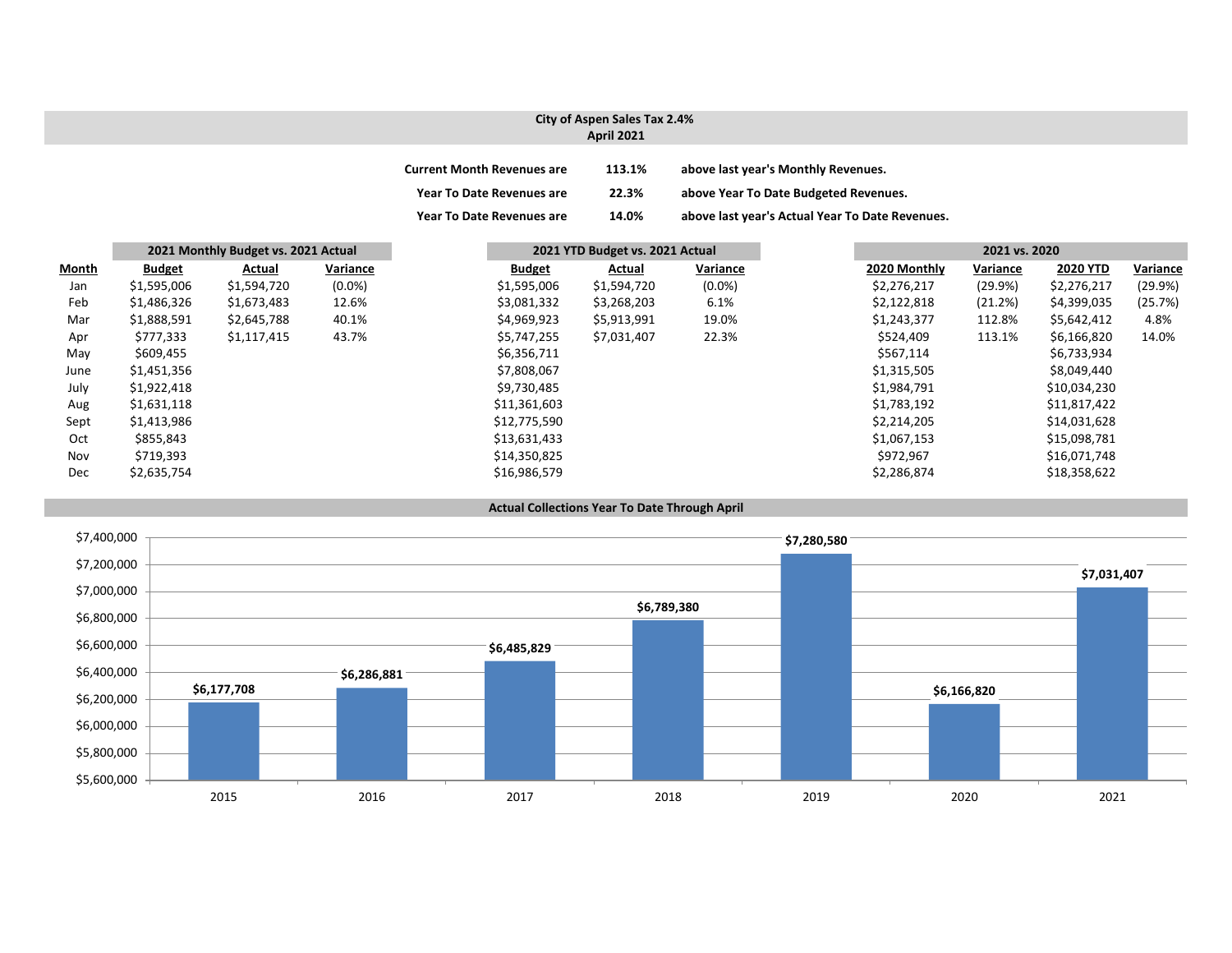### **City of Aspen Tourist Promotion 1.5% Lodging Tax (0.5% Rate for 2010 and Prior) April 2021**

**Year To**

**Current MonthRevenues are 1,481.7% above last year's Monthly Revenues.**

**Year ToDate Revenues are (15.8%) below Year To Date Budgeted Revenues.**

(20.0%) below last year's Actual Year To Date Revenues adjusted for rate increase.

|              |               | 2021 Monthly Budget vs. 2021 Actual |          | 2021 YTD Budget vs. 2021 Actual |           |          | 2021 vs. 2020 |            |                 |            |  |
|--------------|---------------|-------------------------------------|----------|---------------------------------|-----------|----------|---------------|------------|-----------------|------------|--|
| <b>Month</b> | <b>Budget</b> | Actual                              | Variance | <b>Budget</b>                   | Actual    | Variance | 2020 Monthly  | Variance   | <b>2020 YTD</b> | Variance   |  |
| Jan          | \$304,500     | \$168,712                           | (44.6%)  | \$304,500                       | \$168,712 | (44.6%)  | \$423,412     | (60.2%)    | \$423,412       | (60.2%)    |  |
| Feb          | \$270,000     | \$208,731                           | (22.7%)  | \$574,500                       | \$377,443 | (34.3%)  | \$417,502     | $(50.0\%)$ | \$840,914       | (55.1%)    |  |
| Mar          | \$353,250     | \$369,554                           | 4.6%     | \$927,750                       | \$746,997 | (19.5%)  | \$197,251     | 87.4%      | \$1,038,165     | (28.0%)    |  |
| Apr          | \$64,500      | \$88,271                            | 36.9%    | \$992,250                       | \$835,268 | (15.8%)  | \$5,581       | 1,481.7%   | \$1,043,746     | $(20.0\%)$ |  |
| May          | \$49,500      |                                     |          | \$1,041,750                     |           |          | \$8,770       |            | \$1,052,516     |            |  |
| June         | \$186,750     |                                     |          | \$1,228,500                     |           |          | \$99,543      |            | \$1,152,059     |            |  |
| July         | \$280,500     |                                     |          | \$1,509,000                     |           |          | \$263,959     |            | \$1,416,018     |            |  |
| Aug          | \$213,000     |                                     |          | \$1,722,000                     |           |          | \$227,695     |            | \$1,643,713     |            |  |
| Sept         | \$151,500     |                                     |          | \$1,873,500                     |           |          | \$206,067     |            | \$1,849,780     |            |  |
| Oct          | \$78,750      |                                     |          | \$1,952,250                     |           |          | \$71,598      |            | \$1,921,378     |            |  |
| Nov          | \$54,000      |                                     |          | \$2,006,250                     |           |          | \$78,030      |            | \$1,999,408     |            |  |
| <b>Dec</b>   | \$406,500     |                                     |          | \$2,412,750                     |           |          | \$268,092     |            | \$2,267,501     |            |  |

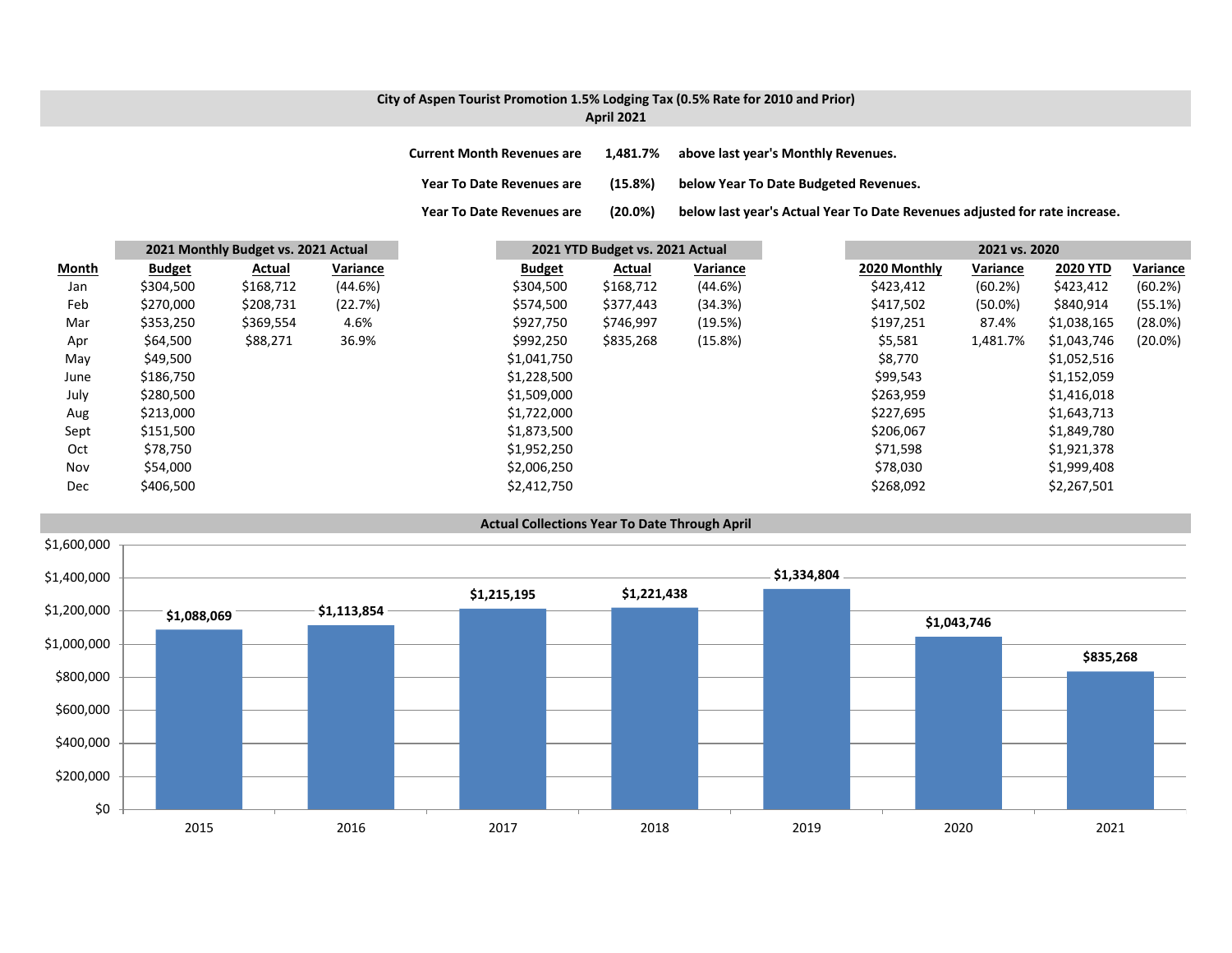### **City of Aspen Transportation 0.5% Lodging Tax April 2021**

| <b>Current Month Revenues are</b> |            | 1,481.7% above last year's Monthly Revenues.    |
|-----------------------------------|------------|-------------------------------------------------|
| <b>Year To Date Revenues are</b>  | $(15.8\%)$ | below Year To Date Budgeted Revenues.           |
| <b>Year To Date Revenues are</b>  | $(20.0\%)$ | below last year's Actual Year To Date Revenues. |

|              |               | 2021 Monthly Budget vs. 2021 Actual |          |               | 2021 YTD Budget vs. 2021 Actual |          |  |              | 2021 vs. 2020 |                 |            |  |  |
|--------------|---------------|-------------------------------------|----------|---------------|---------------------------------|----------|--|--------------|---------------|-----------------|------------|--|--|
| <u>Month</u> | <b>Budget</b> | Actual                              | Variance | <b>Budget</b> | Actual                          | Variance |  | 2020 Monthly | Variance      | <b>2020 YTD</b> | Variance   |  |  |
| Jan          | \$101,500     | \$56,237                            | (44.6%)  | \$101,500     | \$56,237                        | (44.6%)  |  | \$141,137    | (60.2%)       | \$141,137       | (60.2%)    |  |  |
| Feb          | \$90,000      | \$69,577                            | (22.7%)  | \$191,500     | \$125,813                       | (34.3%)  |  | \$139,167    | $(50.0\%)$    | \$280,304       | (55.1%)    |  |  |
| Mar          | \$117,750     | \$123,184                           | 4.6%     | \$309,250     | \$248,998                       | (19.5%)  |  | \$65,750     | 87.4%         | \$346,054       | (28.0%)    |  |  |
| Apr          | \$21,500      | \$29,424                            | 36.9%    | \$330,750     | \$278,421                       | (15.8%)  |  | \$1,860      | 1,481.7%      | \$347,915       | $(20.0\%)$ |  |  |
| May          | \$16,500      |                                     |          | \$347,250     |                                 |          |  | \$2,923      |               | \$350,838       |            |  |  |
| June         | \$62,250      |                                     |          | \$409,500     |                                 |          |  | \$33,181     |               | \$384,019       |            |  |  |
| July         | \$93,500      |                                     |          | \$503,000     |                                 |          |  | \$87,986     |               | \$472,005       |            |  |  |
| Aug          | \$71,000      |                                     |          | \$574,000     |                                 |          |  | \$75,898     |               | \$547,903       |            |  |  |
| Sept         | \$50,500      |                                     |          | \$624,500     |                                 |          |  | \$68,700     |               | \$616,603       |            |  |  |
| Oct          | \$26,250      |                                     |          | \$650,750     |                                 |          |  | \$23,866     |               | \$640,469       |            |  |  |
| Nov          | \$18,000      |                                     |          | \$668,750     |                                 |          |  | \$26,010     |               | \$666,479       |            |  |  |
| Dec          | \$135,500     |                                     |          | \$804,250     |                                 |          |  | \$89,364     |               | \$755,842       |            |  |  |

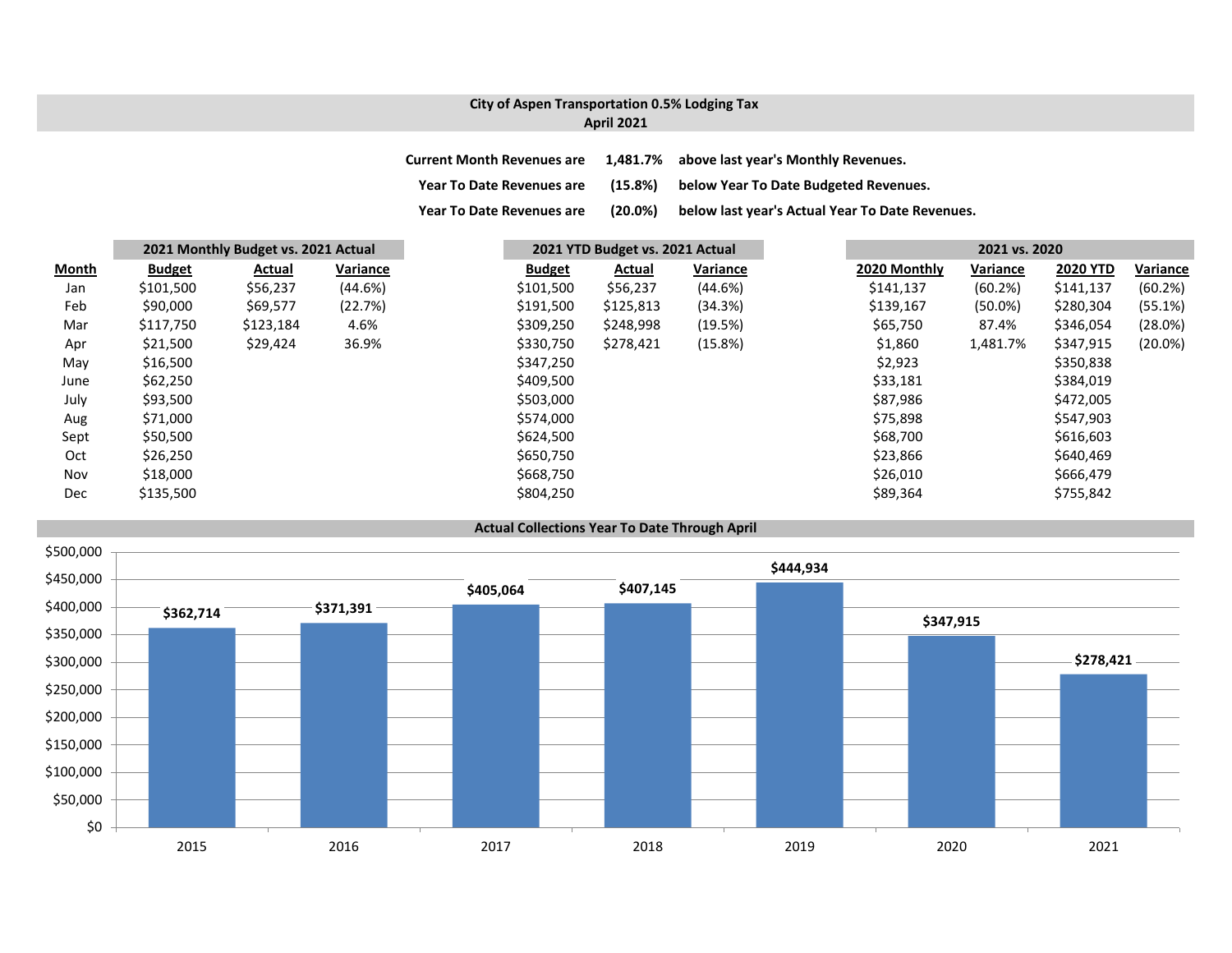#### **City of Aspen Portion of Pitkin County 3.6% Sales Tax March 2021**

| <b>Current Month Revenues are</b> | 114.0% | above last year's Monthly Revenues.             |
|-----------------------------------|--------|-------------------------------------------------|
| <b>Year To Date Revenues are</b>  | (3.5%) | below Year To Date Budgeted Revenues.           |
| <b>Year To Date Revenues are</b>  | 3.3%   | above last year's Actual Year To Date Revenues. |

|            | 2021 Monthly Budget vs. 2021 Actual |             |          |               | 2021 YTD Budget vs. 2021 Actual |          |  | 2021 vs. 2020 |          |  |                 |          |
|------------|-------------------------------------|-------------|----------|---------------|---------------------------------|----------|--|---------------|----------|--|-----------------|----------|
| Month      | <b>Budget</b>                       | Actual      | Variance | <b>Budget</b> | Actual                          | Variance |  | 2020 Monthly  | Variance |  | <b>2020 YTD</b> | Variance |
| Jan        | \$1,357,000                         | \$1,092,020 | (19.5%)  | \$1,357,000   | \$1,092,020                     | (19.5%)  |  | \$1,512,709   | (27.8%)  |  | 1,512,709       | (27.8%)  |
| Feb        | \$1,277,000                         | \$1,183,150 | (7.3%)   | \$2,634,000   | \$2,275,171                     | (13.6%)  |  | \$1,449,548   | (18.4%)  |  | 2,962,257       | (23.2%)  |
| Mar        | \$1,293,000                         | \$1,515,832 | 17.2%    | \$3,927,000   | \$3,791,002                     | (3.5%)   |  | \$708,210     | 114.0%   |  | 3,670,467       | 3.3%     |
| Apr        | \$484,000                           |             |          | \$4,411,000   |                                 |          |  | \$498,211     |          |  | 4,168,678       |          |
| May        | \$398,000                           |             |          | \$4,809,000   |                                 |          |  | \$430,729     |          |  | 4,599,408       |          |
| June       | \$822,000                           |             |          | \$5,631,000   |                                 |          |  | \$713,217     |          |  | 5,312,624       |          |
| July       | \$1,097,000                         |             |          | \$6,728,000   |                                 |          |  | \$1,164,095   |          |  | 6,476,719       |          |
| Aug        | \$917,000                           |             |          | \$7,645,000   |                                 |          |  | \$1,117,891   |          |  | 7,594,610       |          |
| Sept       | \$801,000                           |             |          | \$8,446,000   |                                 |          |  | \$1,181,742   |          |  | 8,776,352       |          |
| Oct        | \$498,000                           |             |          | \$8,944,000   |                                 |          |  | \$845,122     |          |  | 9,621,474       |          |
| Nov        | \$484,000                           |             |          | \$9,428,000   |                                 |          |  | \$688,722     |          |  | 10,310,196      |          |
| <b>Dec</b> | \$1,461,000                         |             |          | \$10,889,000  |                                 |          |  | \$1,533,844   |          |  | 11,844,040      |          |

#### **Actual Collections Year To Date Through March**

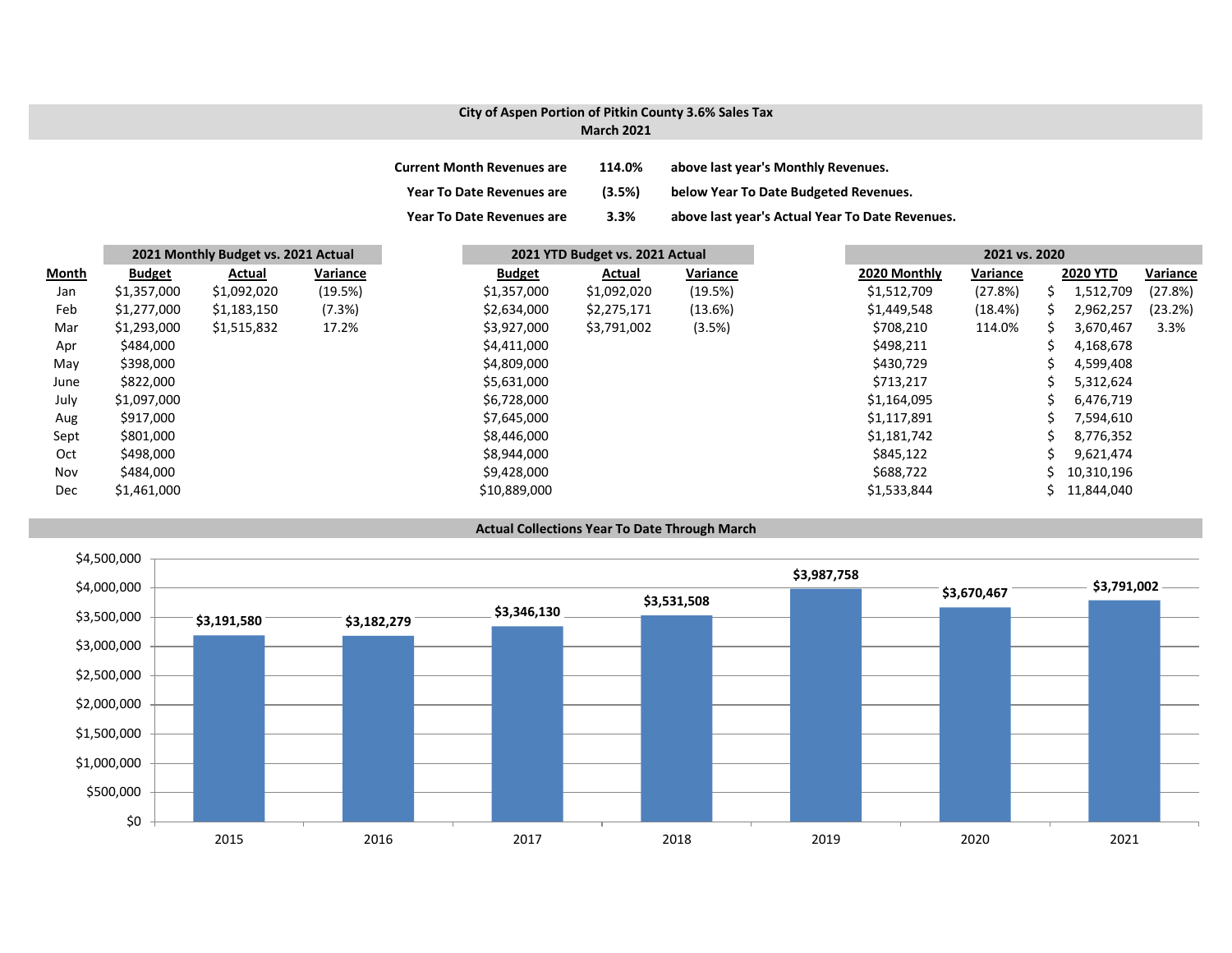# **Housing Real Estate Transfer Tax**

## **May 2021**

| <b>Current Month Revenues are</b> | 871.1% | above last year's Monthly Revenues.             |
|-----------------------------------|--------|-------------------------------------------------|
| <b>Year To Date Revenues are</b>  | 187.3% | above Year To Date Budgeted Revenues.           |
| <b>Year To Date Revenues are</b>  | 146.7% | above last year's Actual Year To Date Revenues. |

|              | 2021 Monthly Budget vs. 2021 Actual |             |          |               | 2021 YTD Budget vs. 2021 Actual |          |  | 2021 vs. 2020 |          |                 |  |
|--------------|-------------------------------------|-------------|----------|---------------|---------------------------------|----------|--|---------------|----------|-----------------|--|
| <b>Month</b> | <b>Budget</b>                       | Actual      | Variance | <b>Budget</b> | Actual                          | Variance |  | 2020 Monthly  | Variance | <b>2020 YTD</b> |  |
| Jan          | \$440,400                           | \$1,602,114 | 263.8%   | \$440,400     | \$1,602,114                     | 263.8%   |  | \$1,098,343   | 45.9%    | \$1,098,343     |  |
| Feb          | \$412,600                           | \$711,920   | 72.5%    | \$853,000     | \$2,314,034                     | 171.3%   |  | \$496,350     | 43.4%    | \$1,594,693     |  |
| Mar          | \$432,900                           | \$1,294,339 | 199.0%   | \$1,285,900   | \$3,608,373                     | 180.6%   |  | \$598,199     | 116.4%   | \$2,192,893     |  |
| Apr          | \$560,000                           | \$2,251,850 | 302.1%   | \$1,845,900   | \$5,860,223                     | 217.5%   |  | \$505,915     | 345.1%   | \$2,698,808     |  |
| May          | \$566,200                           | \$1,070,000 | 89.0%    | \$2,412,100   | \$6,930,223                     | 187.3%   |  | \$110,180     | 871.1%   | \$2,808,988     |  |
| June         | \$537,300                           |             |          | \$2,949,400   |                                 |          |  | \$477,350     |          | \$3,286,338     |  |
| July         | \$384,200                           |             |          | \$3,333,600   |                                 |          |  | \$885,546     |          | \$4,171,884     |  |
| Aug          | \$524,800                           |             |          | \$3,858,400   |                                 |          |  | \$2,542,417   |          | \$6,714,301     |  |
| Sept         | \$746,400                           |             |          | \$4,604,800   |                                 |          |  | \$3,947,332   |          | \$10,661,632    |  |
| Oct          | \$644,600                           |             |          | \$5,249,400   |                                 |          |  | \$2,928,865   |          | \$13,590,497    |  |
| Nov          | \$439,200                           |             |          | \$5,688,600   |                                 |          |  | \$1,717,838   |          | \$15,308,335    |  |
| Dec          | \$511,400                           |             |          | \$6,200,000   |                                 |          |  | \$2,281,317   |          | \$17,589,652    |  |